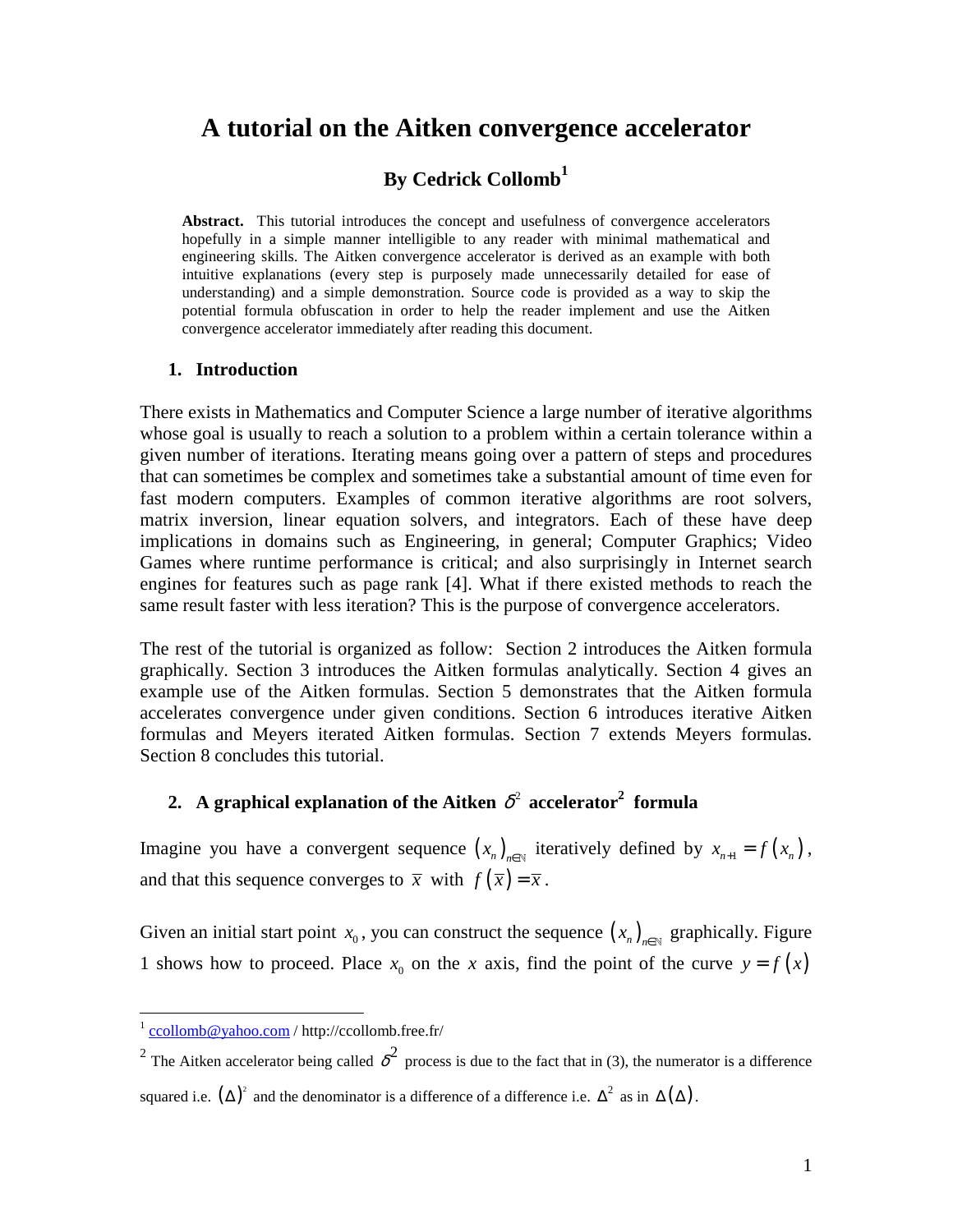that is vertically aligned with  $x_0$ , the *y* value of this point is  $f(x_0)$ . Since by definition  $x_1 = f(x_0)$  we now have found the value of  $x_1$ . In order to place  $x_1$  graphically on the *x* axis, find the point of the curve  $y = x$  that is horizontally aligned with  $f(x_0)$  and project this point vertically on the *x* axis. Repeating the same procedure will give you  $x_2$ , then  $x_3$ , and you can continue to get as many terms of the sequence  $(x_n)_{n \in \mathbb{N}}$  as needed.



Now let's focus on the first two points  $P_0 \big|_{f(x_0)}^{x_0}$  $0 \mid f(x_0)$  $P_0$   $\begin{bmatrix} x_0 \\ f(x_0) \end{bmatrix}$  and  $P_1$   $\begin{bmatrix} x_1 \\ f(x_1) \end{bmatrix}$  $1 \mid f(x_1)$  $P_1 \big|_{f(x_1)}^{x_1}$ , and the line going through those two points as shown in Figure 1.

The equation of this line is  $y = f(x_0) + (x - x_0) \frac{f(x_1) - f(x_0)}{x_0 - x_0}$ 1  $\lambda_0$  $f(x_1) - f(x)$  $y = f(x_0) + (x - x)$  $x_1 - x$ −  $= f(x_0) + (x \frac{f(x_0)}{-x_0}$ . Replacing  $f(x_0)$  by  $x_1$ and  $f(x_1)$  by  $x_2$  gives

$$
y = x_1 + (x - x_0) \frac{x_2 - x_1}{x_1 - x_0}
$$
 (1)

The idea behind Aitken is to approximate  $\bar{x}$  by the intersection of the line going through  $P_0$  and  $P_1$ , with the line  $y = x$ . Finding the intersection is relatively simple and just require solving  $x = x_1 + (x - x_0) \frac{x_2 - x_1}{x_1 - x_0}$ 1  $\mathcal{N}_0$  $x = x_1 + (x - x_0) \frac{x_2 - x_0}{x_2 - x}$  $x_1 - x$  $= x_1 + (x - x_0)^{\frac{x_2 - x_0}{x_2}}$ − , where the only unknown is *x* .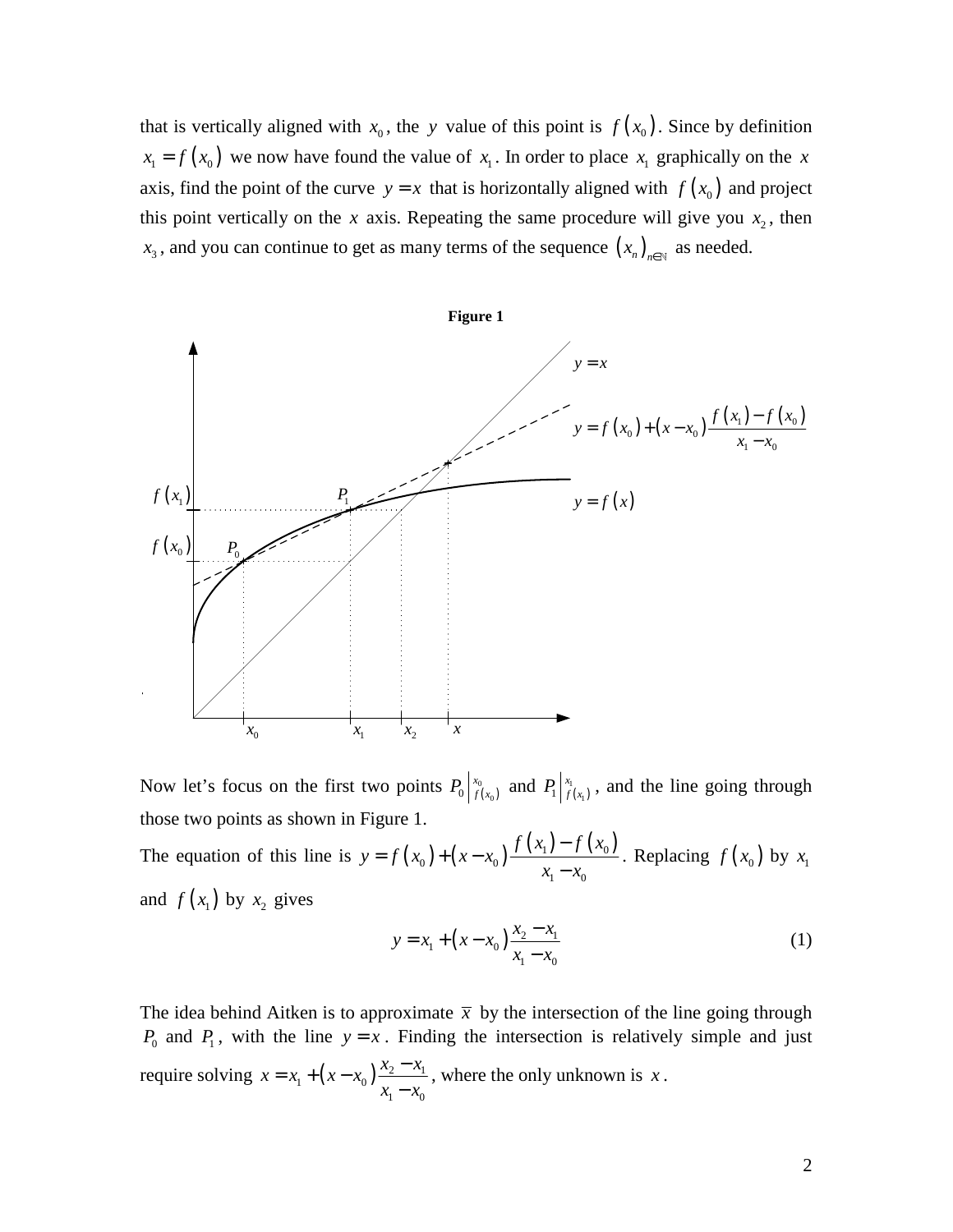Regrouping the terms in  $x$  on the left side of the equal sign gives  $\frac{2-x_1}{2}$  =  $x_1 - x_0 \frac{x_2-x_1}{2}$ 1  $\lambda_0$   $\lambda_1$   $\lambda_0$  $x\left(1 - \frac{x_2 - x_1}{x_2 - x_1}\right) = x_1 - x_0 \frac{x_2 - x_1}{x_2 - x_1}$  $x_1 - x_0$   $\int$   $\frac{1}{1} \frac{x_0}{x_1 - x_0}$  $\left(1 - \frac{x_2 - x_1}{x_2}\right) = x_1 - x_0 \frac{x_2 - x_1}{x_2}$  $\begin{pmatrix} - & x_1 - x_0 \end{pmatrix}$   $\begin{pmatrix} -1 & x_0 \\ x_1 - x_0 \end{pmatrix}$ and after multiplying both sides of the equation by  $x_1 - x_0$ we find  $x((x_1 - x_0) - (x_2 - x_1)) = x_1(x_1 - x_0) - x_0(x_2 - x_1)$  therefore we have

$$
x = \frac{x_1(x_1 - x_0) - x_0(x_2 - x_1)}{((x_1 - x_0) - (x_2 - x_1))}
$$
 (2)

Subtracting and adding  $x_0(x_1 - x_0)$  in the middle of the numerator of (2) gives  $(x_1 - x_0) - x_0 (x_1 - x_0) + x_0 (x_1 - x_0) - x_0 (x_2 - x_1)$  $\frac{1}{\sqrt{1-x_0-x_0-x_0-x_0-x_0-x_0-x_0-x_0-x_0-x_1}}$ <br>(  $(x_1-x_0)-(x_2-x_1)$ ) 1  $\lambda_0$   $\lambda_2$   $\lambda_1$  $x_1(x_1 - x_0) - x_0(x_1 - x_0) + x_0(x_1 - x_0) - x_0(x_2 - x_0)$ *x*  $(x_1 - x_0) - (x_2 - x_0)$  $(x_0-x_0) - x_0(x_1-x_0) + x_0(x_1-x_0) - x_0(x_2-x_0)$ =  $(x_0) - (x_2$ which first two terms of the

numerator can be factored by  $(x_1 - x_0)$  and which last two terms of the numerator can be factored by  $x_0$  which gives  $(x_1 - x_0)^2 + x_0 ((x_1 - x_0) - (x_2 - x_1))$  $((x_1 - x_0) - (x_2 - x_1))$ 2 1  $\lambda_0$  1  $\lambda_0$   $\lambda_1$   $\lambda_0$   $\lambda_2$   $\lambda_1$ 1  $\lambda_0$   $\lambda_2$   $\lambda_1$  $(x_1 - x_0)^2 + x_0 ((x_1 - x_0) - (x_2 - x_0))$ *x*  $(x_1 - x_0) - (x_2 - x_0)$  $(x_0)^2 + x_0((x_1 - x_0) - (x_2 -$ =  $(x_0) - (x_2 -$ .

Simplifying by  $((x_1 - x_0) - (x_2 - x_1))$  gives  $x = \frac{(x_1 - x_0)^2}{((x_2 - x_1) - (x_2 - x_1)^2)}$  $((x_1 - x_0) - (x_2 - x_1))$ 2 1  $\lambda_0$ 0 1  $\lambda_0$   $\lambda_1$   $\lambda_2$   $\lambda_1$  $x_1 - x$  $x = \frac{y + x_0}{(x_0 + x_0)^2} + x_0$  $(x_1 - x_0) - (x_2 - x_0)$ −  $=\frac{(v_1-v_0)}{(1-v_0)^2}+$  $(x_0) - (x_2 -$ . Therefore

$$
x = x_0 + \frac{(x_1 - x_0)^2}{((x_1 - x_0) - (x_2 - x_1))}
$$
\n(3)

This is the Aitken formula to find an approximate x of  $\bar{x}$  given three consecutive terms of a sequence.

#### **3. An analytical explanation of the Aitken formulas**

As for the previous section you have a convergent sequence  $(x_n)_{n \in \mathbb{N}}$  iteratively defined by  $x_{n+1} = f(x_n)$ , and that this sequence converges to  $\bar{x}$  with  $f(\bar{x}) = \bar{x}$ . Now let's admit that  $f(x)$  has a Taylor development at  $\bar{x}$  of order 2.

$$
f(\overline{x} + h) = f(\overline{x}) + hf'(\overline{x}) + O(h^2)
$$
 (4)

We define  $x = \overline{x} + h$ , therefore  $h = \overline{x} - x$ . Let  $\alpha = f'(\overline{x})$ . Replacing x by  $\overline{x} + h$ , h by  $x - \overline{x}$ ,  $f(\overline{x})$  by  $\overline{x}$ , and  $f'(\overline{x})$  by  $\alpha$  in (4), as well as neglecting the order two error  $O((x-\overline{x})^2)$  gives

$$
f(x) = \overline{x} + \alpha(x - \overline{x})
$$
 (5)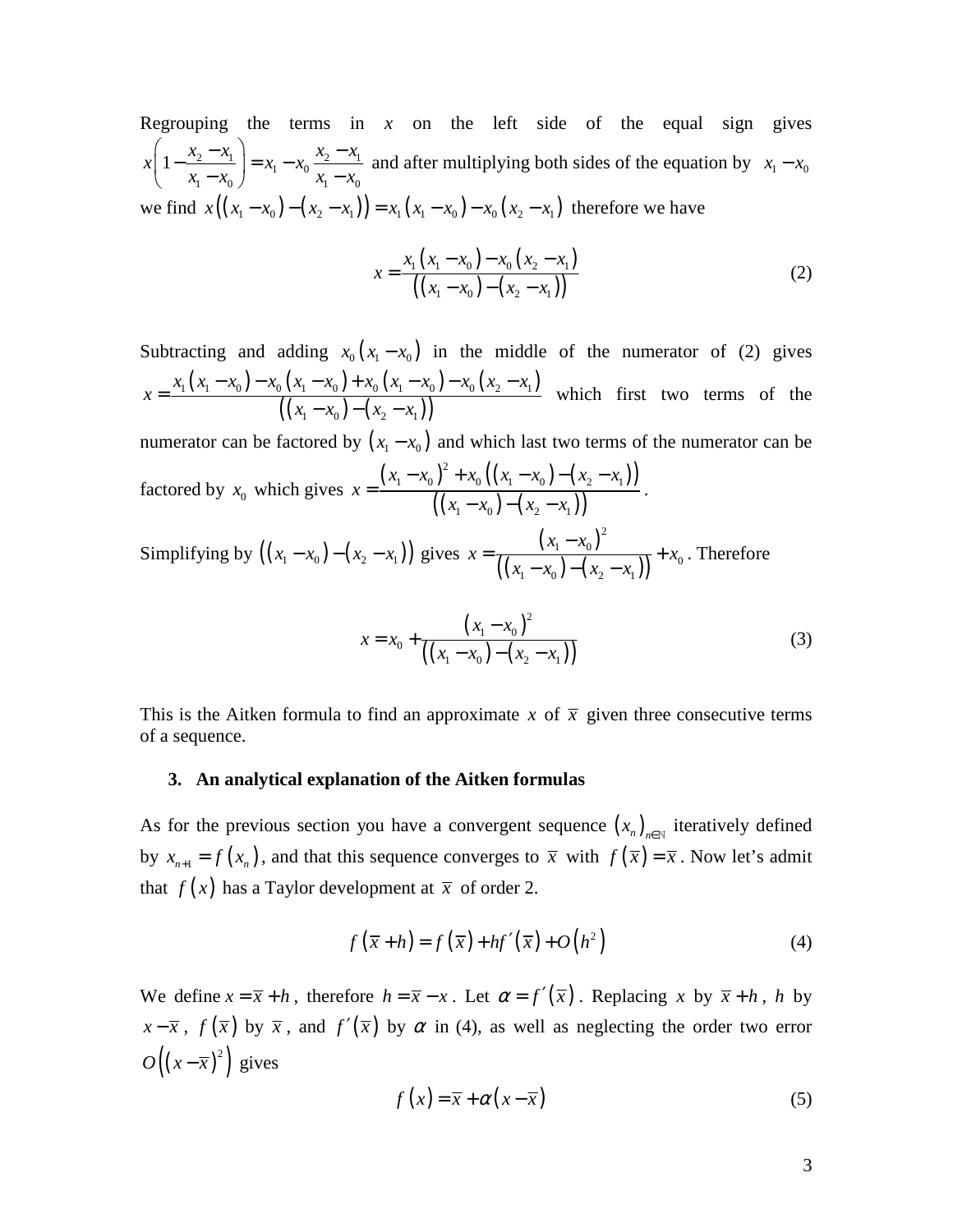Note that we do not know  $\bar{x}$  and also generally do not know  $\alpha$  in (5). Applying the previous formula to two continuous elements of the sequence  $x_i$  and  $x_{i+1}$ , gives two equations with two unknowns  $\bar{x}$  and  $\alpha$ .

$$
x_{i+1} = f(x_i) = \overline{x} + \alpha (x_i - \overline{x})
$$
  

$$
x_{i+1} = (1 - \alpha) \overline{x} + \alpha x_i
$$
 (6)

$$
x_{i+2} = f(x_{i+1}) = \overline{x} + \alpha (x_{i+1} - \overline{x})
$$
  

$$
x_{i+2} = (1 - \alpha) \overline{x} + \alpha x_{i+1}
$$
 (7)

Subtracting (6) from (7) gives  $x_{i+2} - x_{i+1} = \alpha (x_{i+1} - x_i)$ . Therefore gives us  $\alpha$ .

$$
\alpha = \frac{x_{i+2} - x_{i+1}}{x_{i+1} - x_i} \tag{8}
$$

We use (8) to calculate  $\frac{1}{1}$  $1-\alpha$  and 1 α  $-\alpha$ that will come handy very soon.

$$
1 - \alpha = 1 - \frac{x_{i+2} - x_{i+1}}{x_{i+1} - x_i} = \frac{(x_{i+1} - x_i) - (x_{i+2} - x_{i+1})}{x_{i+1} - x_i}
$$
  
and 
$$
\frac{1}{1 - \alpha} = \frac{x_{i+1} - x_i}{(x_{i+1} - x_i) - (x_{i+2} - x_{i+1})}
$$
(9)

Combining (8) and (9) gives 
$$
\frac{\alpha}{1-\alpha} = \frac{x_{i+2} - x_{i+1}}{(x_{i+1} - x_i) - (x_{i+2} - x_{i+1})}
$$
 (10)

We use (6) and (9) to find a first formula for  $\bar{x}$ .

Using (6) and solving for 
$$
\bar{x}
$$
 gives  $\bar{x} = \frac{x_{i+1} - \alpha x_i}{1 - \alpha}$  (11)

Subtracting and adding  $x_i$  gives  $\bar{x} = \frac{x_{i+1}}{x_i}$ 1  $\overline{x} = \frac{x_{i+1} - x_i + x_i - \alpha x_i}{\sigma}$ α  $=\frac{x_{i+1} - x_i + x_i - x_i}{1}$ − Factoring the right side of the numerator gives  $\bar{x} = \frac{x_{i+1} - x_i + x_i(1-\alpha)}{1}$ 1  $\overline{x} = \frac{x_{i+1} - x_i + x_i(1-\alpha)}{n}$ α  $=\frac{x_{i+1} - x_i + x_i(1 -$ − Simplifying gives  $\bar{x} = \frac{x_{i+1}}{1}$ 1  $\frac{i+1}{1}$   $\frac{x_i}{x_i}$  +  $x_i$  $\overline{x} = \frac{x_{i+1} - x_i}{1 - \alpha} + x$  $=\frac{x_{i+1} - x_i}{1} +$ − Therefore  $\bar{x} = x_i + \frac{x_{i+1}}{1}$ 1  $\frac{\lambda_{i+1} - \lambda_i}{1 - \alpha_i}$  $\overline{x} = x_i + \frac{x_{i+1} - x}{1 - \alpha}$  $=x_i + \frac{x_{i+1} - x_{i+1}}{1}$ − and using (9) gives  $(x_{i+1} - x_i)$  $(x_{i+1} - x_i) - (x_{i+2} - x_{i+1})$ 2 1 1  $\lambda_i$   $\lambda_{i+2}$   $\lambda_{i+1}$  $i+1$   $\lambda_i$ *i i*+1  $\mathcal{N}_i$  /  $\mathcal{N}_{i+2}$   $\mathcal{N}_i$  $x_{i+1} - x$  $\overline{x} = x$  $(x_{i+1} - x_i) - (x_{i+2} - x_i)$ +  $+1$   $\lambda_i$   $\lambda_{i+2}$   $\lambda_{i+1}$ −  $= x_i +$  $(x_{i+2} - x_{i}) - (x_{i+2} -$ (12)

4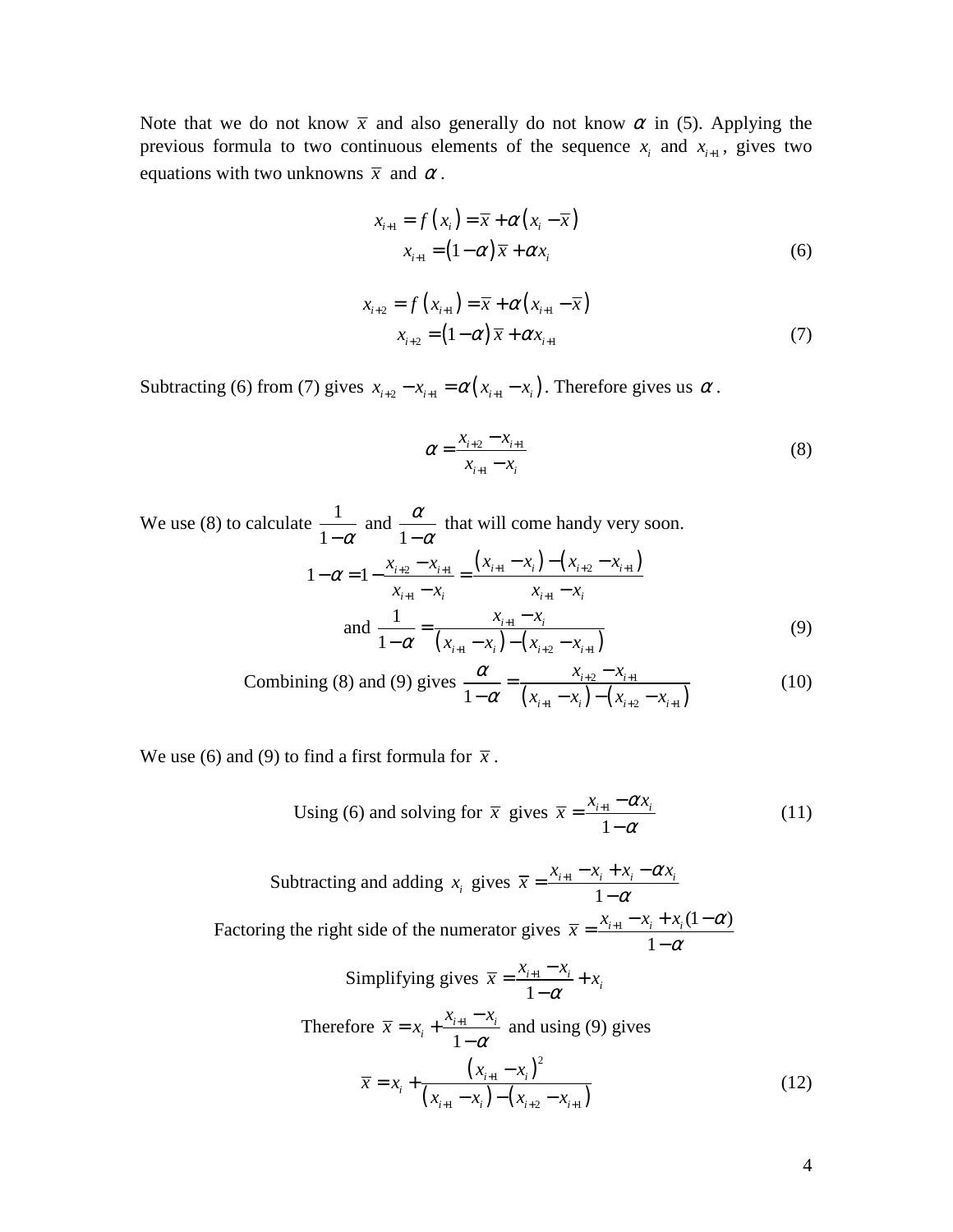Using (11) in a different way leads to the second expression for  $\bar{x}$ .

Subtracting and adding 
$$
\alpha x_{i+1}
$$
 in (11) gives  $\overline{x} = \frac{x_{i+1} - \alpha x_{i+1} + \alpha x_{i+1} - \alpha x_i}{1 - \alpha}$   
\nFactoring the numerator gives  $\overline{x} = \frac{(1 - \alpha) x_{i+1} + \alpha (x_{i+1} - x_i)}{1 - \alpha}$   
\nSimplifying gives  $\overline{x} = x_{i+1} + \frac{\alpha (x_{i+1} - x_i)}{1 - \alpha}$ , and using (10) gives  
\n
$$
\overline{x} = x_{i+1} + \frac{(x_{i+2} - x_{i+1})(x_{i+1} - x_i)}{(x_{i+1} - x_i) - (x_{i+2} - x_{i+1})}
$$
(13)

The third expression for  $\bar{x}$  comes from (7).

Using (7) and solving for 
$$
\overline{x}
$$
 gives  $\overline{x} = \frac{x_{i+2} - \alpha x_{i+1}}{1 - \alpha}$   
\nSubtracting and adding  $\alpha x_{i+2}$  gives  $\overline{x} = \frac{x_{i+2} - \alpha x_{i+2} + \alpha x_{i+2} - \alpha x_{i+1}}{1 - \alpha}$   
\nFactoring the numerator gives  $\overline{x} = \frac{(1 - \alpha) x_{i+2} + \alpha (x_{i+2} - x_{i+1})}{1 - \alpha}$   
\nSimplifying gives  $\overline{x} = x_{i+2} + \frac{\alpha (x_{i+2} - x_{i+1})}{1 - \alpha}$ 

Using (10) gives the most common formulation of the Aitken accelerator.

$$
\overline{x} = x_{i+2} + \frac{(x_{i+2} - x_{i+1})^2}{(x_{i+1} - x_i) - (x_{i+2} - x_{i+1})}
$$
(14)

To resume there are three equivalent ways to express  $\bar{x}$ , equations (13) and (14) could have been directly expressed from (12) but it was worth deriving from the original equations for pedagogic reasons. The high level item that is very important to understand is that the Aitken accelerator gives an approximate of the solution of your problem  $(\bar{x})$ based on three consecutive terms of a convergent sequence.

$$
(12) \ \overline{x} = x_i + \frac{(x_{i+1} - x_i)^2}{(x_{i+1} - x_i) - (x_{i+2} - x_{i+1})}
$$
\n
$$
(13) \ \overline{x} = x_{i+1} + \frac{(x_{i+2} - x_{i+1})(x_{i+1} - x_i)}{(x_{i+1} - x_i) - (x_{i+2} - x_{i+1})}
$$
\n
$$
(14) \ \overline{x} = x_{i+2} + \frac{(x_{i+2} - x_{i+1})^2}{(x_{i+1} - x_i) - (x_{i+2} - x_{i+1})}
$$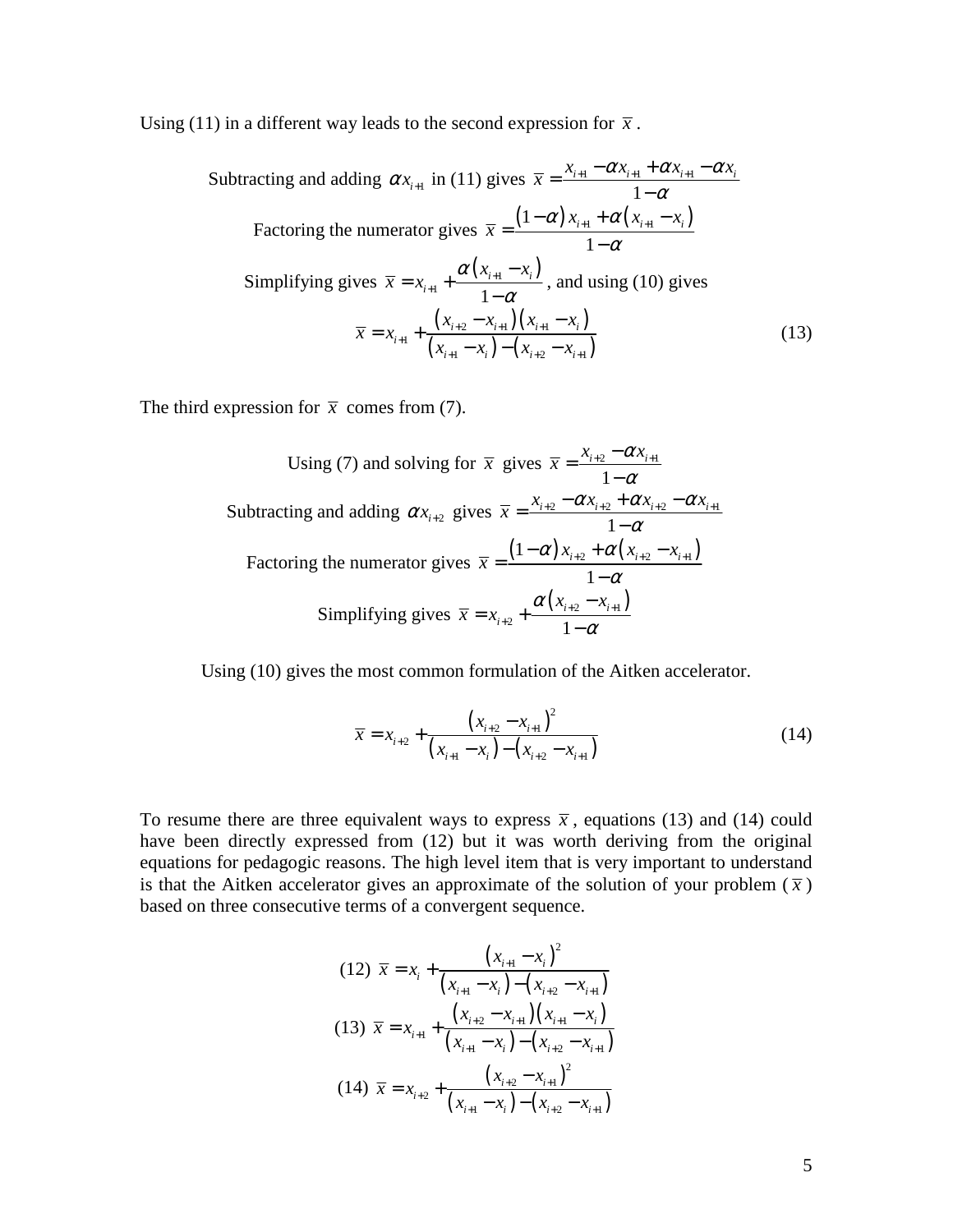#### **4. Example of use of the Aitken accelerator**

The Newton method is a well known method to find roots of the equation  $g(x) = 0$ . The iterative procedure is given by  $f(x) = x - \frac{g(x)}{f(x)}$  $(x)$ *g x f*  $(x) = x$  $= x - \frac{\delta(v)}{g'(x)}$ . An extension of the Newton method described in [8] is the Steffensen method that uses for every three iterations two iterations of the Newton method *f* and the Aitken formula (14) on the last three elements of the sequence for the last iteration.

#### **5. A simple demonstration**

Definition:  $(T_n)_{n \in \mathbb{N}}$  is an accelerating sequence<sup>3</sup> of  $(S_n)_{n \in \mathbb{N}}$  if the following properties are true:  $(T_n)_{n \in \mathbb{N}}$  converges to the same limit *S* as  $(S_n)_{n \in \mathbb{N}}$ ,  $(T_n)_{n \in \mathbb{N}}$  converges faster than  $(S_n)_{n \in \mathbb{N}}$  with the following criterion  $\lim_{n \to \infty} \frac{F_n}{S_n - S} = 0$  $T_n - S$  $\rightarrow \infty$  *S*<sub>n</sub> − *S*  $\frac{-S}{a}$  = − .

Theorem: Let  $(S_n)_{n \in \mathbb{N}}$  be a converging sequence to *S*, verifying  $\lim_{n \to \infty} \frac{S_{n+1}}{S_n}$  $S_{n+1} - S$  $S_n - S$  $\frac{+1}{-} = \lambda$ →∞  $\frac{-S}{\sigma}$  = − with  $\lambda \in ]]-1;1[$ . The sequence  $(T_n)_{n \in \mathbb{N}}$  defined by  $T_n = S_n + \frac{(S_{n+1} - S_n)^2}{(S_n - S_n)(S_n - S_n)}$  $(S_{n+1} - S_n) - (S_{n+2} - S_{n+1})$ 2 1 1  $\cup_{n}$   $\cup_{n+2}$   $\cup_{n+1}$  $n+1$   $\rightarrow$   $n$  $_n - \omega_n$  $n+1$   $\qquad \qquad$  n  $\qquad$   $\qquad$   $\qquad$   $\qquad$   $\qquad$   $\qquad$   $\qquad$   $\qquad$   $\qquad$   $\qquad$   $\qquad$   $\qquad$   $\qquad$   $\qquad$   $\qquad$   $\qquad$   $\qquad$   $\qquad$   $\qquad$   $\qquad$   $\qquad$   $\qquad$   $\qquad$   $\qquad$   $\qquad$   $\qquad$   $\qquad$   $\qquad$   $\qquad$   $\qquad$   $\qquad$   $\qquad$   $\qquad$   $\qquad$   $S_{n+1} - S$  $T_n = S$  $S_{n+1} - S_n$ ) –  $(S_{n+2} - S)$ +  $+1$   $\cup_n$   $\cup_{n+2}$   $\cup_{n+1}$ −  $= S_n +$  $-S_n$ ) –  $(S_{n+2}$  – , is an accelerating sequence of  $(S_n)_{n \in \mathbb{N}}$ .

Demonstration:

<u>.</u>

a. Let's demonstrate that  $\lim_{n \to \infty} T_n = S$ 

Adding  $-S + S$  in all parenthesis and dividing numerator and denominator by  $S_{n+1} - S$ gives  $(S_{n+1} - S_n)$ 1 2  $1 \quad \bullet \quad / \quad \bullet_{n+1}$ 1  $1 + \frac{6}{9} - \frac{6}{9} - \frac{6}{9} - \frac{6}{9} - 1$  $\frac{n}{c}$   $\left| \left( S_{n+1} - S_n \right) \right|$ *n*  $_n - \nu_n$ *n* |  $\frac{n}{n}$  |  $\frac{9n}{n}$  $n+1$   $\cup$   $\cup$   $\cup$   $n$  $\left(\frac{S-S_n}{S-1}\right)(S_{n+1}-S)$  $S_{n+1} - S$  $T_n = S$  $S - S_n$   $\Big|$   $S_{n+2} - S$  $S_{n+1} - S$  |  $S_{n+1} - S$ + + +  $+1$  b)  $\vee$   $n_{+}$  $\begin{pmatrix} S-S_n \end{pmatrix}$  $\left| 1 + \frac{S}{C} \right|_{C} \left| \left( S_{n+1} - \frac{S}{C} \right) \right|$  $\begin{pmatrix} - & S_{n+1} - S \end{pmatrix}$  $= S_n + \frac{S_{n+1} - S_n}{\left(1 + \frac{S - S_n}{S_{n-1}}\right) - \left(\frac{S_{n+2} - S_n}{S_{n-1}}\right)}$  $\left(\begin{array}{cc} S_{n+1}-S \end{array}\right)\left(\begin{array}{c} S_{n+1}-S \end{array}\right)$  simplifying and taking the limit when  $n \to \infty$  gives  $\lim_{n \to \infty} T_n = S + \lim_{n \to \infty} \frac{\lambda}{1}$  (S<sub>n+1</sub>)  $1-\frac{1}{2}$  $\lim_{n\to\infty}T_n=S+\lim_{n\to\infty}\frac{2\lambda}{1-\frac{1}{n}-\lambda+1}(S_{n+1}-S_n)$ λ λ  $\lim_{n \to \infty} I_n = S + \lim_{n \to \infty} I$  ( $\cup_{n+1}$ )  $\left(1-\frac{1}{2}\right)$  $= S + \lim_{n \to \infty} \frac{1}{1 - \lambda} S_{n+1}$  $-\frac{1}{a} - \lambda +$ since  $\lambda \neq 1$ , the denominator is not

zero therefore  $(T_n)_{n \in \mathbb{N}}$  converges and  $\lim_{n \to \infty} T_n = S$ .

 $3$  Using the same notations and definitions as in [2].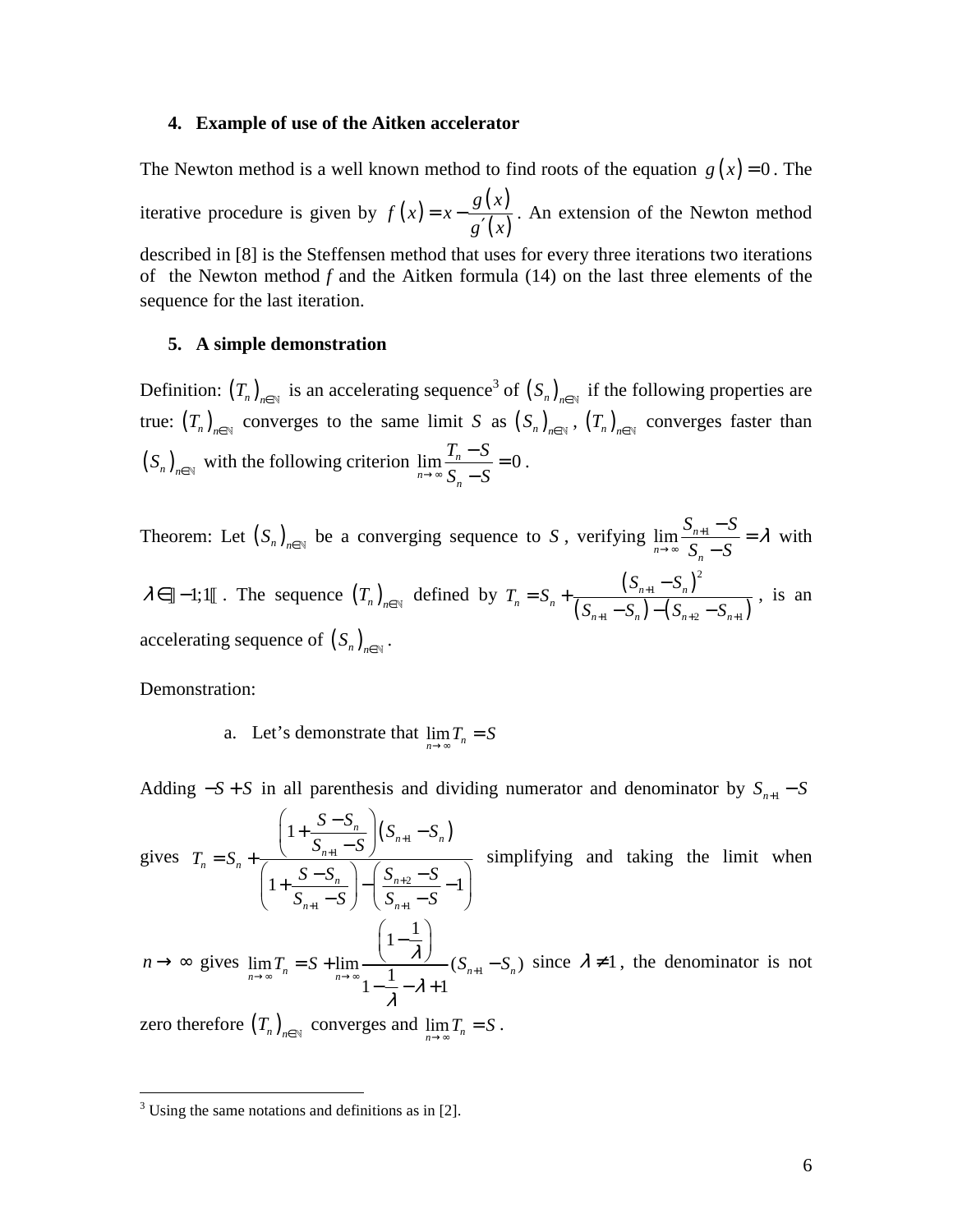b. Let's demonstrate that  $(T_n)_{n \in \mathbb{N}}$  converges faster than  $(S_n)_{n \in \mathbb{N}}$ .

$$
\frac{T_n - S}{S_n - S} = \frac{S_n - S + \frac{(S_{n+1} - S_n)^2}{(S_{n+1} - S_n) - (S_{n+2} - S_{n+1})}}{S_n - S} = 1 + \frac{(S_{n+1} - S_n)^2}{S_n - S}
$$

Adding  $-S + S$  in all parenthesis and dividing numerator and denominator by  $S_{n+1} - S$ 

gives 
$$
\frac{T_n - S}{S_n - S} = 1 + \frac{\left(1 + \frac{S - S_n}{S_{n+1} - S}\right)\left(-1 + \frac{S_{n+1} - S}{S_n - S}\right)}{\left(1 + \frac{S - S_n}{S_{n+1} - S}\right) - \left(-1 + \frac{S_{n+2} - S}{S_{n+1} - S}\right)}
$$
 therefore

$$
\lim_{n \to \infty} \frac{T_n - S}{S_n - S} = 1 + \frac{\left(1 - \frac{1}{\lambda}\right)(-1 + \lambda)}{2 - \lambda - \frac{1}{\lambda}} = 1 - \frac{(\lambda - 1)^2}{\lambda^2 - 2\lambda + 1} = 0
$$

Therefore  $(T_n)_{n \in \mathbb{N}}$  converges faster than  $(S_n)_{n \in \mathbb{N}}$ .

#### **6. Iterative Aitken Accelerator**

One might wonder why should we stop there? The Aitken accelerator gives an estimate of the limit of a convergent sequence given three consecutive terms, what if we created a sequence of the Aitken estimations and applied the Aitken formula on that sequence? What if we created a convergent sequence that used the Aitken accelerator to converge faster to the limit? Those are great ideas and it is indeed possible to use the Aitken iterator iteratively to accelerate the convergence further.

a. Simple iterative method.

Let's define the sequence  $(x_n^i)$  $\left(x_{n+2}^{i-1} - x_{n+1}^{i-1}\right)$ <br> *n*<sub>EN</sub> by  $x_n^i = x_{n+2}^{i-1} + \frac{\left(x_{n+2}^{i-1} - x_{n+1}^{i-1}\right)}{\left(x_i^{i-1} - x_{n+1}^{i-1}\right) - \left(x_i^{i-1}\right)}$  $\left( x_{n+1}^{i-1} - x_n^{i-1} \right) - \left( x_{n+2}^{i-1} - x_{n+1}^{i-1} \right)$ 1  $\mu^{i-1}$   $\lambda^2$ 1  $\lambda_{n+2}$   $\lambda_{n+1}$  $2^{i}$   $\left( \begin{array}{cc} i^{-1} & i^{-1} \end{array} \right)$   $\left( \begin{array}{cc} i^{-1} & i^{-1} \end{array} \right)$ 1  $\lambda_n$   $\lambda_{n+2}$   $\lambda_{n+1}$  $i-1$   $\lambda$ <sup>*i*</sup>  $i = r^{i-1}$   $\lambda_{n+2}$   $\lambda_n$  $n - \lambda_{n+2}$   $\left( \begin{array}{cc} i-1 & i \end{array} \right)$   $\left( \begin{array}{cc} i-1 & i \end{array} \right)$  $n+1$   $\lambda_n$   $\lambda_{n+2}$   $\lambda_n$  $x_{n+2}^{i-1} - x$  $x_n^i = x$  $x_{n+1}^{i-1} - x_n^{i-1}$   $- (x_{n+2}^{i-1} - x_n^{i})$  $-1$   $\mathbf{v}^i$  $-1$   $\lambda_{n+2}$   $\lambda_{n+1}$  $^{+2}$   $\left( \begin{array}{cc} -1 & -i \\ 1 & -i \end{array} \right)$   $\left( \begin{array}{cc} -1 & -i \\ -i & -i \end{array} \right)$  $+1$   $\lambda_n$   $\lambda_{n+2}$   $\lambda_{n+1}$ −  $=x_{n+2}^{i-1} +$  $-x_n^{i-1}$ ) –  $(x_{n+2}^{i-1}$  – which is the result of creating  $(x_n^i)$  $\left(x_n^i\right)_{n \in \mathbb{N}}$  by applying equation (14) to three consecutive terms of

 $\left(x_n^{i-1}\right)$  $\left(x_n^{i-1}\right)_n$  $\epsilon_{\in \mathbb{N}}$ . Following the assumption that  $(x_n^{i-1})$ ,  $\left(x_n^{i-1}\right)_n$  $\epsilon_{\text{N}}$  converges, it is reasonable to believe that  $\left(x_n^i\right)$  $x_n^i$ <sub>n</sub> will also converge and will converge faster. This is reasonable but although it works in some instances it is very important to realize it is not always true.

So this is a very simple way to iteratively apply the Aitken accelerator. The advantage of this method is that you can get closer to the limit with few more arithmetic operations. The other advantage is that you can apply this process without the need of using *f* nor a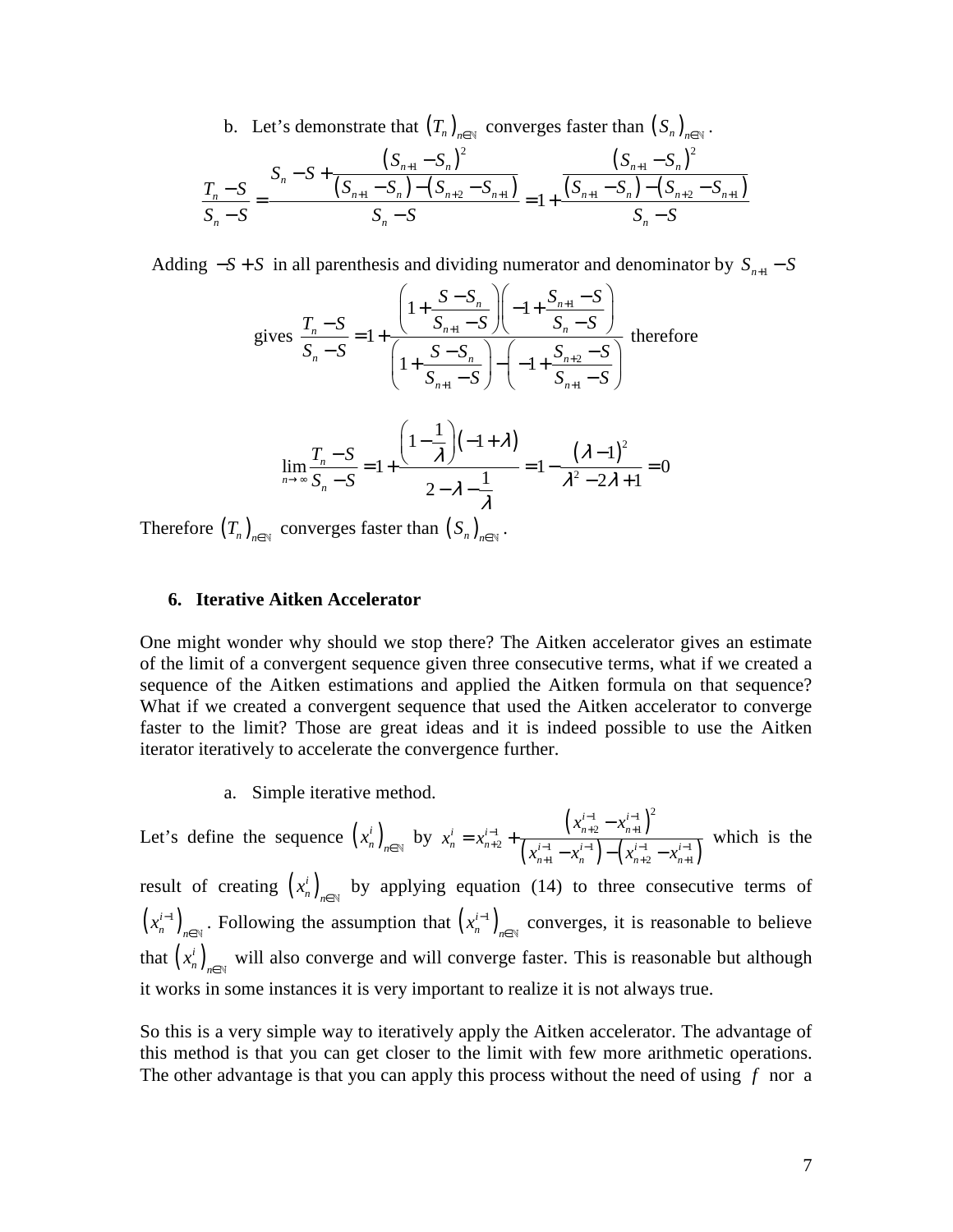sequence  $(x_n)_{n \in \mathbb{N}}$  iteratively defined by  $x_{n+1} = f(x_n)$ . The disadvantage is that you need to store a certain number of values of  $(x_n^{i-1})$  $\left(x_n^{i-1}\right)_n$  $\epsilon_{\mathbb{N}}$  that will be used to define the sequence  $\left(x_n^i\right)_i$  $\left(x_n^i\right)_{n\in\mathbb{N}}$ .

Table 1 shows the result of the iterative Aitken accelerator based on 5 steps of the sequences defined by  $f(x) = \frac{9x-10}{10}$  $f(x) = \frac{9x - e^x}{10}$  which limit is  $-LambertW(1)^4$ . Reaching the same accuracy without the iterated Aitken accelerator would require calculating  $x_{33}$ .

| Table 1          |                      |                      |            |  |  |
|------------------|----------------------|----------------------|------------|--|--|
| $\boldsymbol{n}$ | $\left(x_{n}\right)$ | $\left(x_n^1\right)$ |            |  |  |
| 0                | 0.00000              | $-0.51239$           | $-0.56476$ |  |  |
| 1                | $-0.10000$           | $-0.53054$           |            |  |  |
| $\overline{2}$   | $-0.18048$           | $-0.54239$           |            |  |  |
| 3                | $-0.24592$           |                      |            |  |  |
| $\Delta$         | $-0.29953$           |                      |            |  |  |
| <b>Error</b>     | 0.26762              | 0.02475              | 0.00238    |  |  |

Table 2 shows the result of the iterative Aitken accelerator based on 5 values of the serie defined by  $x_n = \sum_{n=0}^n \frac{(-1)^n}{n!}$ 0 1  $(1 + 2 j)$ *n*  $(-1)^j$ *n j x*  $\frac{1}{a}$   $(1+2j)$ − =  $\sum_{j=0}^{n} \frac{(-1)}{(1+2j)}$  that converges to  $\frac{\pi}{4}$  $\frac{\pi}{4}$ . Reaching the same accuracy without the

iterated Aitken accelerator would require calculating  $x_{1951}$ .

| Table 2          |                          |                      |         |  |  |
|------------------|--------------------------|----------------------|---------|--|--|
| $\boldsymbol{n}$ | $\left(x_{n}\right)_{n}$ | $\left(x_n^1\right)$ |         |  |  |
|                  | 1.00000                  | 0.79166              | 0.78552 |  |  |
| 1                | 0.66666                  | 0.78333              |         |  |  |
| $\overline{2}$   | 0.86666                  | 0.78630              |         |  |  |
| 3                | 0.72380                  |                      |         |  |  |
| 4                | 0.83492                  |                      |         |  |  |
|                  |                          | 0.04952 0.00091      | 0.00001 |  |  |

#### b. Meyers' iterative method

First let us rewrite (13) by replacing  $x_{i+2}$  by  $f(x_{i+1})$ , and by replacing  $x_{i+1}$  by  $f(x_i)$ . It shows the Aitken formula in another form.

<sup>&</sup>lt;sup>4</sup> See [9] for more details on the Lambert W function.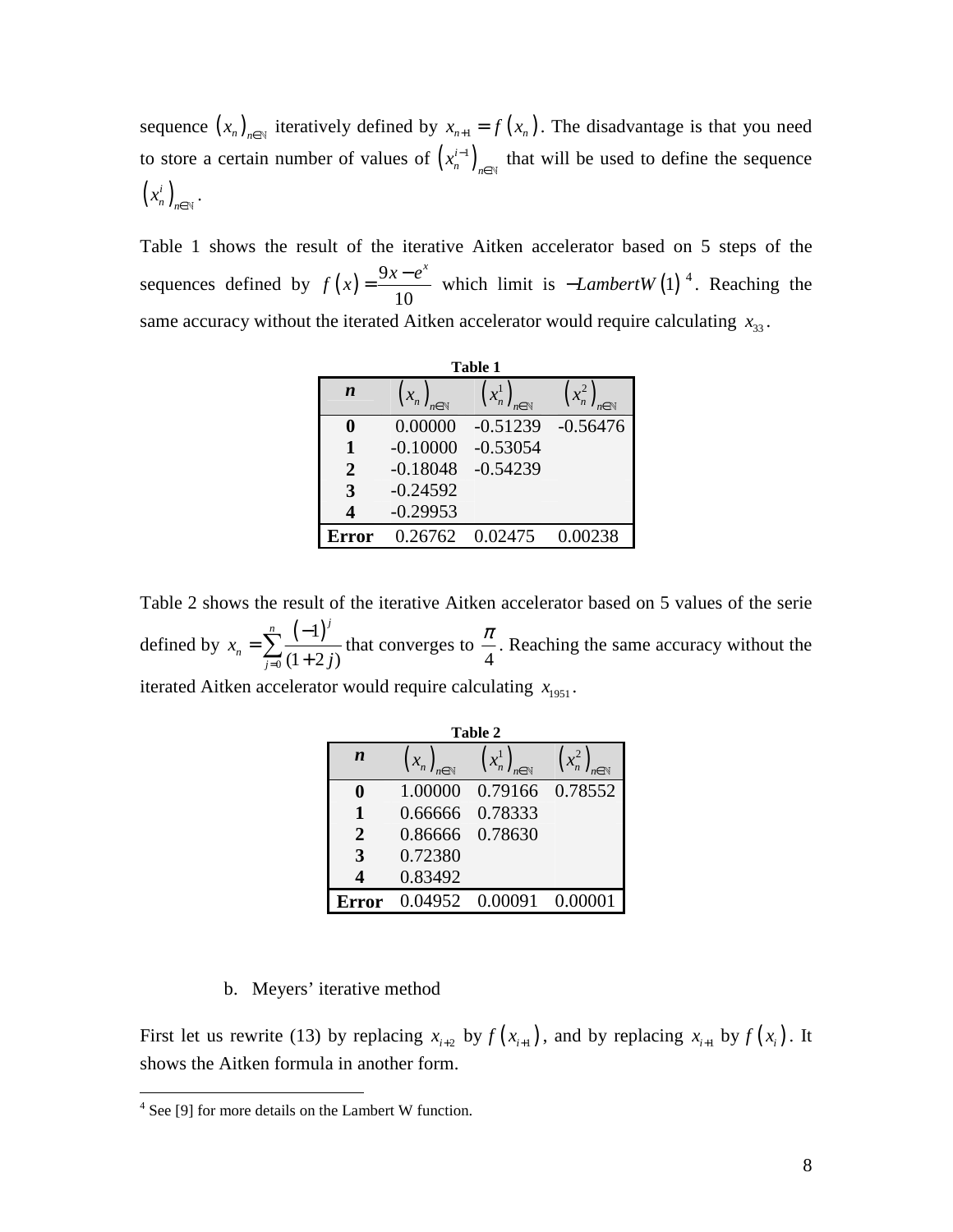$$
\overline{x} = x_{i+1} + \frac{\left(f(x_i) - x_i\right)}{\left(f(x_i) - x_i\right) - \left(f(x_{i+1}) - x_{i+1}\right)} \left(f(x_{i+1}) - x_{i+1}\right) \tag{15}
$$

Let us now construct a sequence  $(y_n)_{n \in \mathbb{N}}$ .

 $y_0$  is the iteration guess start value, chosen sometimes randomly or with a rough estimation depending the problem you are trying to solve.

 $y_1$  is the first iteration and defined for the original sequence by  $y_1 = f(y_0)$ . Let's define  $a_0 = 1$  then  $y_1 = f(y_0) = y_0 + f(y_0) - y_0 = y_0 + a_0 (f(y_0) - y_0)$ . Let's apply (15) to  $y_0$  and  $y_1$  to determine  $y_2$ .

$$
y_2 = y_1 + \frac{(f(y_0) - y_0)}{(f(y_0) - y_0) - (f(y_1) - y_1)} (f(y_1) - y_1)
$$
  
If we define  $a_1 = \frac{(f(y_0) - y_0)}{(f(y_0) - y_0) - (f(y_1) - y_1)}$  and use the fact that  $a_0 = 1$  then  

$$
y_2 = y_1 + a_1 a_0 (f(y_1) - y_1)
$$

$$
y_2 - y_1 = a_1 a_0 (f(y_1) - y_1)
$$
(16)

We want to determine  $y_3$  by using (13) to  $y_1$ ,  $y_2$  and another value  $y_2'$ . An interesting value for  $y_2'$  is given by

$$
y'_{2} = y_{2} + a_{1}a_{0} (f (y_{2}) - y_{2})
$$
  
\n
$$
y'_{2} - y_{2} = a_{1}a_{0} (f (y_{2}) - y_{2})
$$
\n(17)

The idea is to interpolate or extrapolate in the direction  $f(y) - y$  by the same distance  $a_1 a_0$  used for  $y_2$ .

Using (13) to 
$$
y_1
$$
,  $y_2$  and  $y_2'$  gives  $y_3 = y_2 + \frac{(y_2' - y_2)(y_2 - y_1)}{(y_2 - y_1) - (y_2' - y_2)}$   
Using (16) and (17) gives  $y_3 = y_2 + \frac{(a_1a_0(f(y_2) - y_2))(a_1a_0(f(y_1) - y_1))}{(a_1a_0(f(y_1) - y_1)) - (a_1a_0(f(y_2) - y_2))}$ 

Simplifying numerator and denominator by  $a_1 a_0$  gives

$$
y_3 = y_2 + \frac{(f(y_1) - y_1)}{(f(y_1) - y_1) - (f(y_2) - y_2)} a_1 a_0 (f(y_2) - y_2)
$$
  
If we define  $a_2 = \frac{(f(y_1) - y_1)}{(f(y_1) - y_1) - (f(y_2) - y_2)}$  then  $y_3 = y_2 + a_2 a_1 a_0 (f(y_2) - y_2)$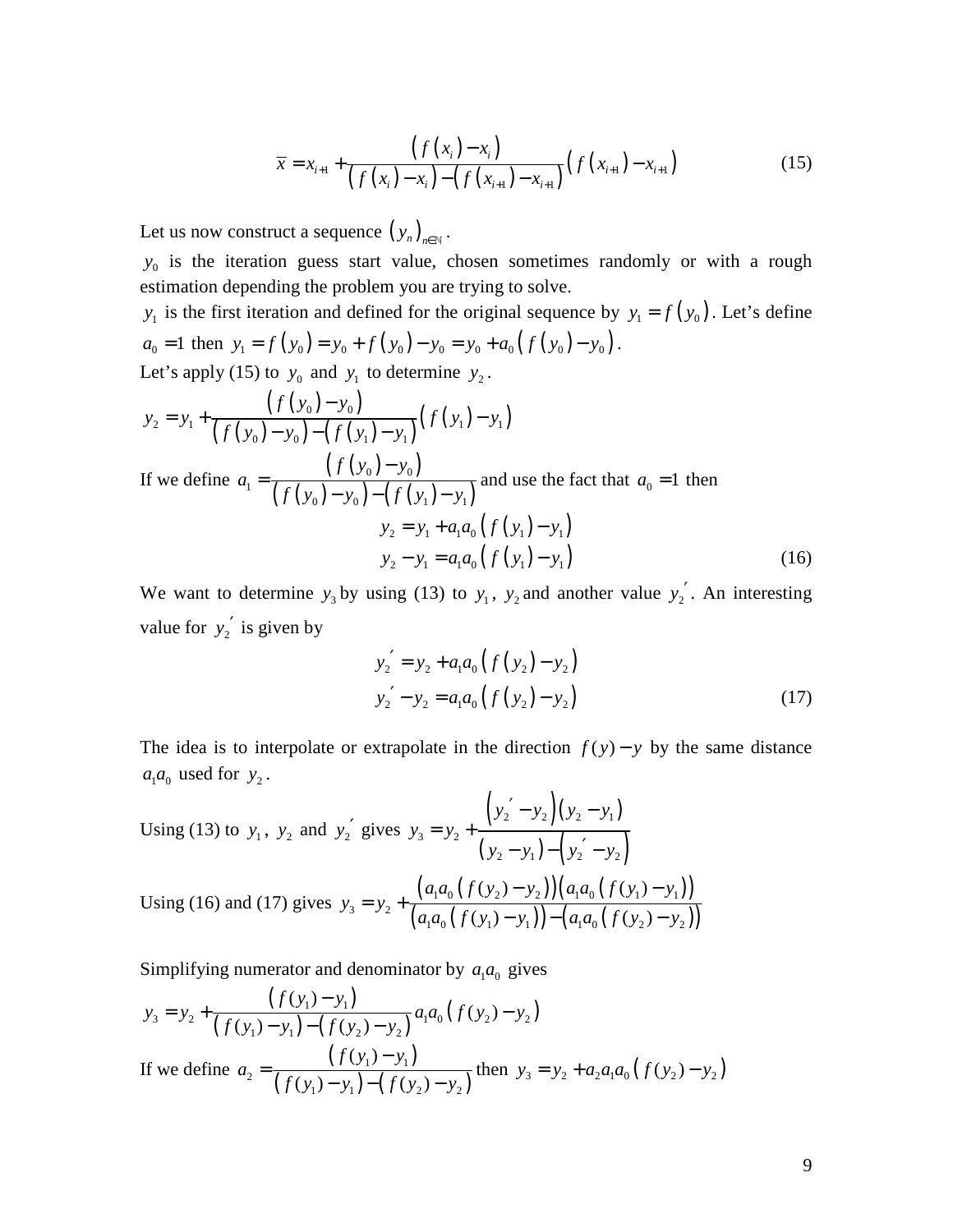Repeating the exact same steps to create  $y'_i = y_i + \left( \prod_{i=1}^{i-1} a_i \right) \left( f(y_i) - y_i \right)$ 0 *i*  $i = y_i$  i **i i**  $\prod_i u_i$   $\mid (J \cup y_i)$   $y_i$ *i*  $y'_i = y_i + | \cdot | \cdot | \cdot | \cdot | \cdot | f(y_i) - y_i$ − =  $y' = y_i + \left(\prod_{i=0}^{i-1} a_i\right) (f(y_i) - y_i)$  and applying (13)

to  $y_{i-1}$ ,  $y_i$  and  $y'_i$  gives the Meyers iterative Aitken formulas.

$$
y_{i+1} = y_i + \left(\prod_{i=0}^i a_i\right) (f(y_i) - y_i)
$$
  
\nWith  $a_i = \frac{\left(f(y_{i-1}) - y_{i-1}\right)}{\left(f(y_{i-1}) - y_{i-1}\right) - \left(f(y_i) - y_i\right)}$  for  $1 \le i$  and  $a_0 = 1$ .

It is very important to realize here that it has not been demonstrated that  $(y_n)_{n\in\mathbb{N}}$ is convergent, nor that it respects the necessary conditions to be accelerated by the Aitken formula. Although in practice the Meyers formula works really well in many cases and its convergence is in many case very impressive, it might be necessary to verify that it applies to the problem at hand. Nevertheless the advantage of this method is that it does not require storing all previous values of the sequence and it does not require more use of the function *f* .

Table 3 compares the results of the normal sequence, the iterative Aitken sequence and the Meyers method, based on 5 values of the sequence defined by  $f(x) = cos(x)$  that converges to approximately 0.73908513. Reaching the same accuracy without Meyers method, requires computing  $x_{43}$  with basic iterations and  $x_1^6$  with the iterative Aitken.

| Table 3        |                         |                        |                             |  |  |
|----------------|-------------------------|------------------------|-----------------------------|--|--|
| $\overline{N}$ | $\left\{ x_{n}\right\}$ | $\left\{x_n^2\right\}$ | $(y_n)_{n \in \mathbb{F}}$  |  |  |
| 0              |                         | 0.36235775 0.73727953  | 0.36235775                  |  |  |
|                | 0.93506365              |                        | 0.70250260                  |  |  |
| $\overline{2}$ | 0.59376721              |                        | 0.74284646                  |  |  |
| 3              | 0.82883886              |                        | 0.73905422                  |  |  |
| 4              | 0.67573215              |                        | 0.73908511                  |  |  |
| <b>Error</b>   | 0.06335298              | 0.00180561             | $0.25620330 \times 10^{-7}$ |  |  |

c. Other iterative ideas that do not work as well

There are several creative ways you can try to iterate with the Aitken accelerator. Following are some examples of ideas that do not work really well in practice.

Reusing the method presented in 6.a by using (15) instead of (14). It accelerates the convergence however in most case the method presented in 6.a converges faster.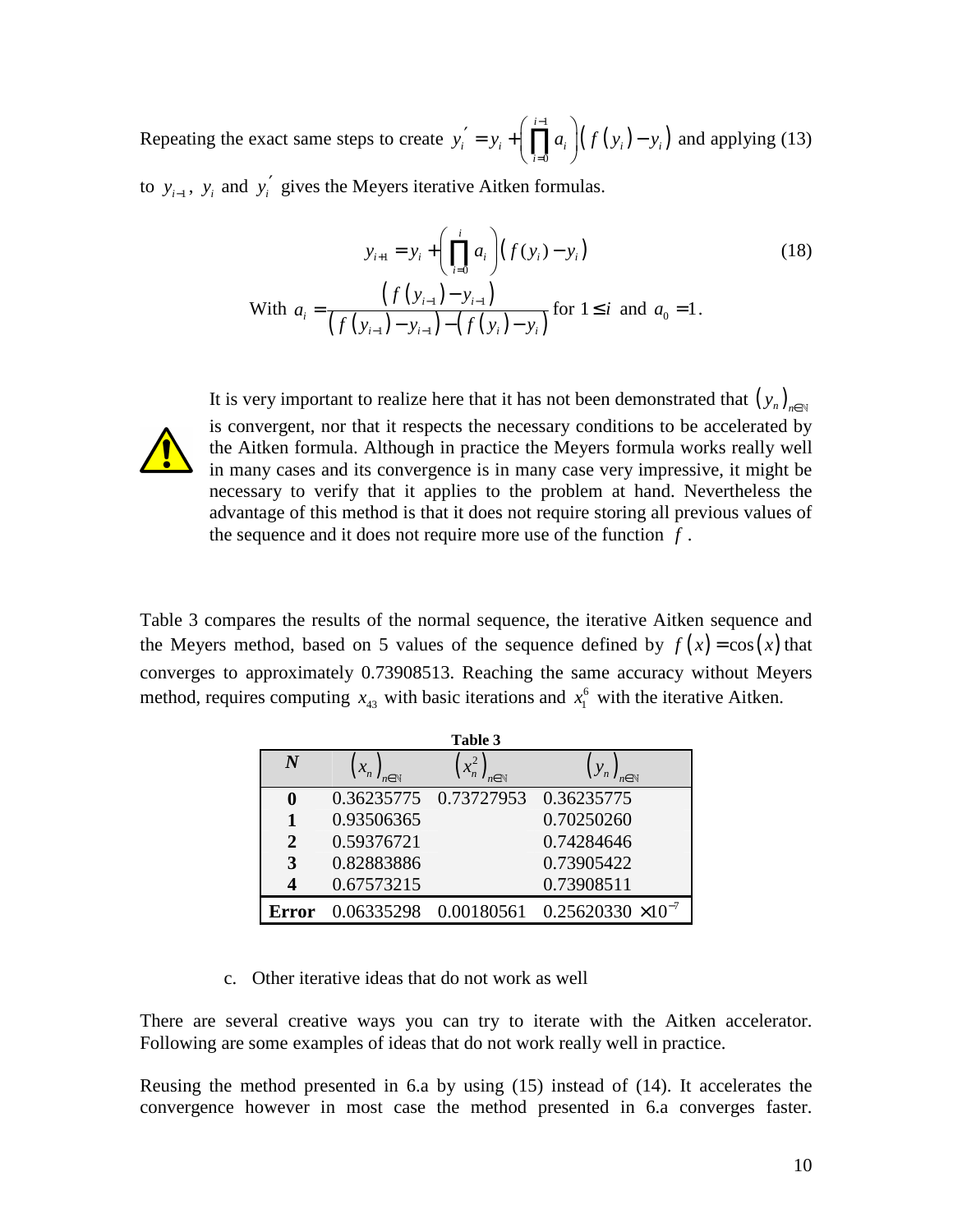Moreover this method requires calling the function g during the iterations, and it will require n iterations to reach the final value.

Another method is based on using (15) on two preceding values of the sequence. This method works well in practice and has the same advantages as the Meyers method, no storage is required and no additional calls to *f* are required. However in most cases the Meyers method converges much faster.

A last method that might sound reasonable at first but is flawed is to use (14) on three preceding values of the sequence. Although this sounds good at first, it does not use the function g and therefore is not likely to converge on the right value. Imagine that two sequences have the same initial three values, with this method they would end-up having the same calculated wrong limit.

### **7. Using Meyers method to solve**  $g(x) = 0$

Creating a function *f* that has for fixed point  $\bar{x} = f(\bar{x})$  the root of *g* is relatively easy if we define *f* by the following  $f(x) = x + w(x)g(x)$ ,  $w(x)$  needs to be picked so that the sequence converges around  $\bar{x}$ .

The Meyers formulas (18) applied to *f* following this definition give:

$$
y_{i+1} = y_i + \left(\prod_{i=0}^{i} a_i\right) \left(w(y_i) g(y_i)\right)
$$
  
\nWith 
$$
a_i = \frac{\left(w(y_{i-1}) g(y_{i-1})\right)}{\left(w(y_{i-1}) g(y_{i-1})\right) - \left(w(y_i) g(y_i)\right)}
$$
 for  $1 \le i$  and  $a_0 = 1$ .

Most of the time  $w(x) = 1$  will be good enough to solve g.

### **8. Conclusion**

A well known result in the domain of data compression is that there is no single compression algorithm that can compress all data. In other words for a given compression algorithm there exist some data that can not be compressed by the algorithm. Delahaye and Germain-Bonne [5] have shown a very similar result in the domain of convergence acceleration by proving that several families of sequences have no algorithm accelerating the convergence of every sequence of the family.

Therefore, as with the multitude of compression methods there are also several other convergence accelerations methods such as Euler's transformation, Wynn's  $\varepsilon$  algorithm, Brezinski's  $\theta$  algorithm, Levin's transforms, and extrapolation methods.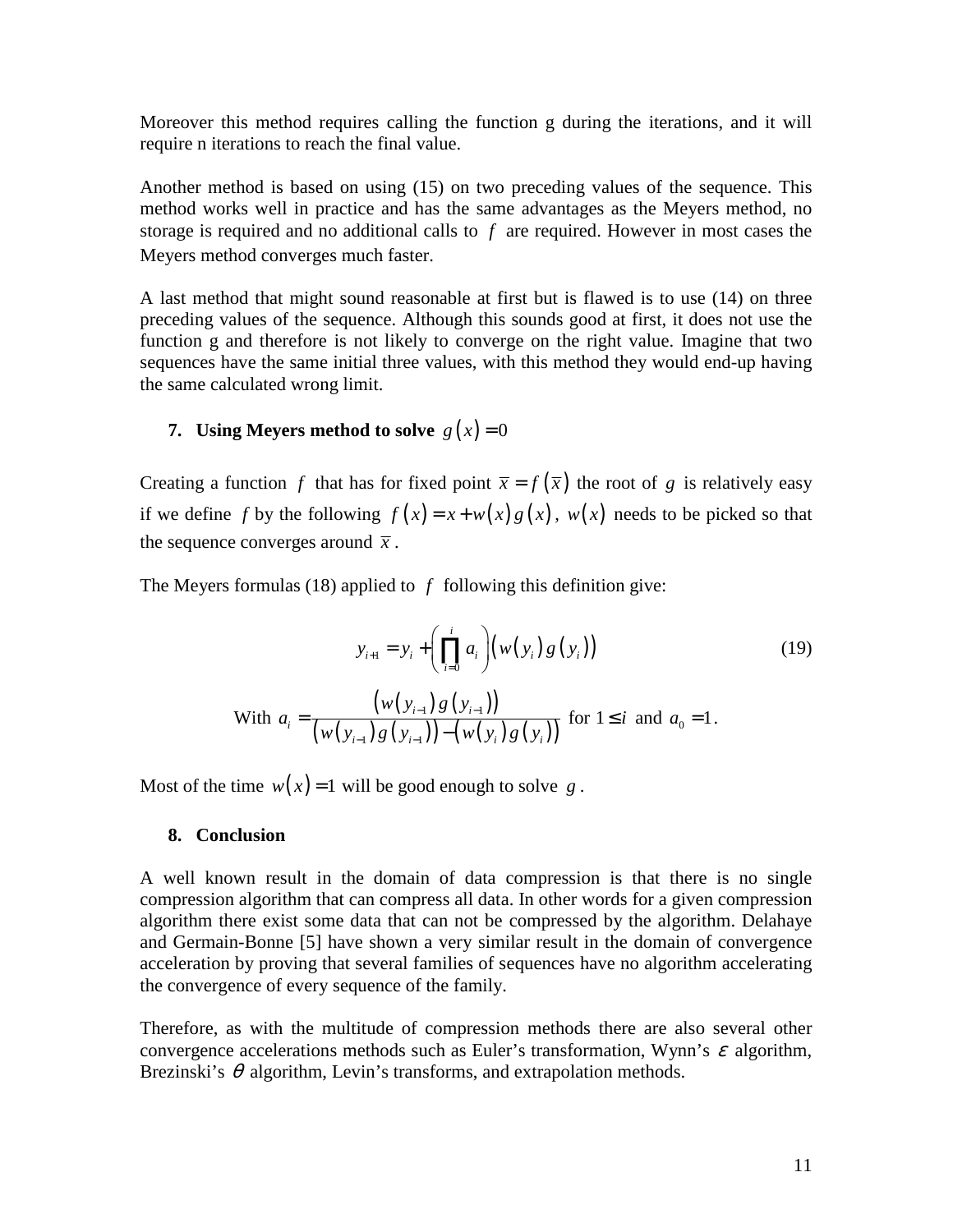The positive side of this incomplete solution is that there is always an interest to discover new acceleration formulas for sequences, and the reader of this tutorial can take part in this research effort.

# **9. References**

1. C. Brezinski, Algorithmes d'Accélération de la Convergence, Étude Numérique, Editions Technip (1978)

2. C. Brezinski, M.R. Zaglia, Extrapolation Methods, Studies in Computational Mathematics, North Holland (1990)

3. A. Meyers, Accelerating Aitken's convergence accelerator, World Wide Web site at the address http://www.tm.bi.ruhr-uni-bochum.de/profil/mitarbeiter/meyers/aitken.pdf

4. S.D. Kamvar, et al., Extrapolation Methods for Accelerating PageRank Computations, World Wide Web site at the address

http://www.stanford.edu/~sdkamvar/papers/extrapolation.pdf, (2003)

5. J. P. Delahaye and B. Germain-Bonne, Resultats negatifs en acceleration de la convergence, Numer. Math, Vol. 35 (1980), pp. 443-457,

6. X. Gourdon and P. Sebah, Convergence acceleration of series, World Wide Web site at the address

http://numbers.computation.free.fr/Constants/Miscellaneous/seriesacceleration.html, (2002)

7. David A. Smith; William F. Ford, Numerical Comparisons of Nonlinear Convergence Accelerators, Mathematics of Computation, Vol. 38, No. 158. (Apr., 1982), pp. 481-499 8. J. Mathews, K. Fink, Numerical Methods Using MATLAB 3<sup>rd</sup> edition, Prentice Hall, (1999)

9. Robert M. Corless, et al., On the Lambert W Function, Advances in Computational Mathematics, volume 5 (1996), pp. 329-359.

## **10. Appendix. Non optimized C++ code.**

// Returns an estimate of the limit given three consecutive terms of a sequence float AitkenExtrapolation( const float x0, const float x1, const float x2 )

```
{ 
         float d1 = x1 - x0;
         float d2 = x2 - x1;
          return x0 + d1 * d1 / ( d1 - d2 ); 
}
```
// Produce another sequence of n-2 terms using the Aitken extrapolation void IteratedAitken( float\* const dst, const float\* const src, const long n )

```
{ 
         for ( long i = 0; i < n - 2; i++) { 
                  dst[i] = AitkenExtrapolation( src[i], src[i + 1], src[i + 2]);
          } 
}
```
// Typedef used for Meyers functions typedef float (\*pSimpleFunction)( float x );